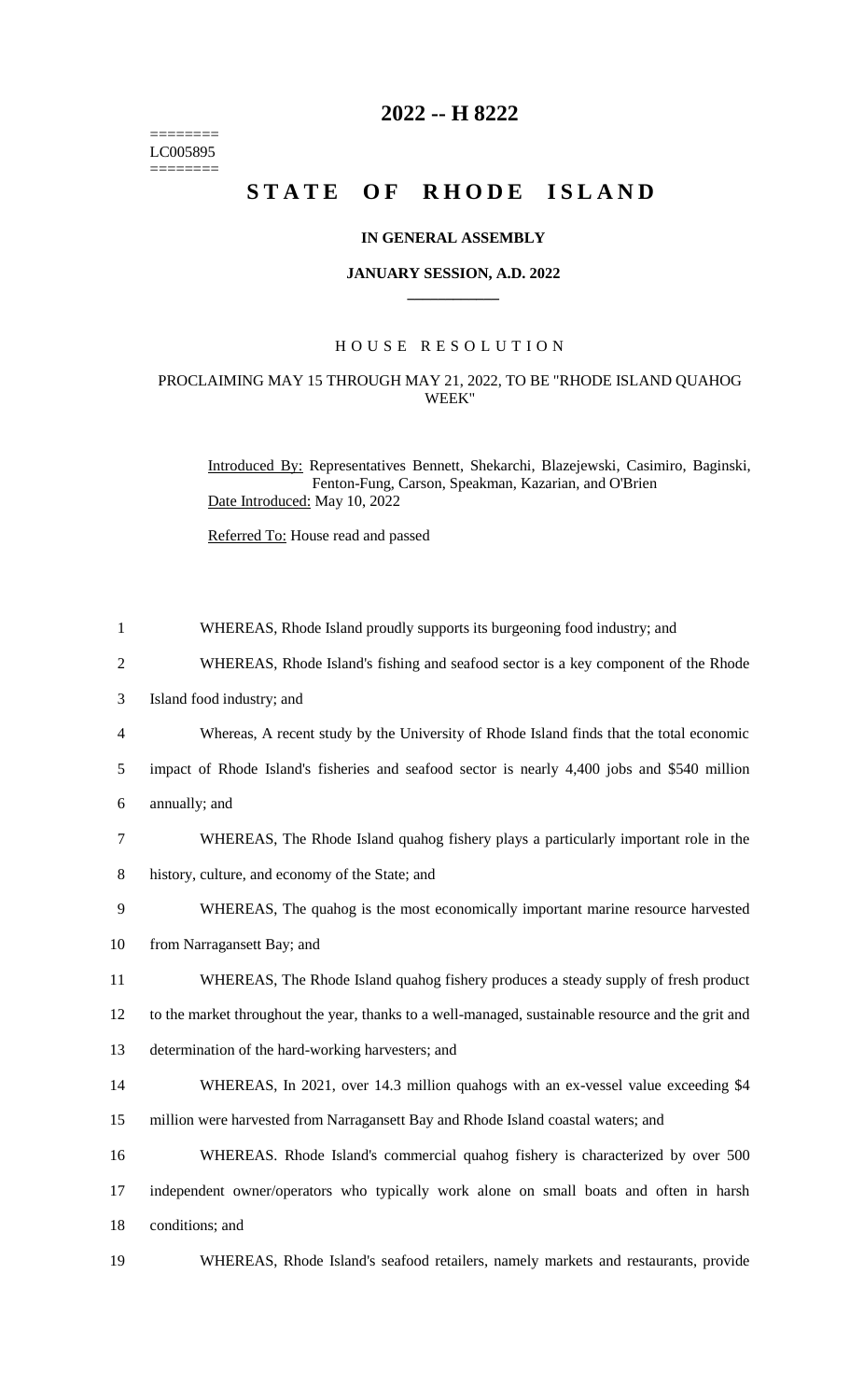fresh Rhode Island quahogs to local consumers, enriching palates and bolstering our local food

economy; and

 WHEREAS, Water quality improvements in Narragansett Bay have led to the opening of 1,908 acres of new shellfishing waters in the lower Providence River, providing a significant growth opportunity for the fishery; and

 WHEREAS, The Rhode Island Seafood Marketing Collaborative was established by the Rhode Island General Assembly in 2011 for the purpose of promoting and advancing the interests of Rhode Island's seafood industry; and

 WHEREAS, A key outgrowth of the Collaborative has been "Quahog Week," an annual statewide celebration that highlights the importance and appeal of Rhode Island's iconic clam; and

 WHEREAS, "Quahog Week" has proven successful in increasing consumer awareness and demand and associated sales and market opportunities for Rhode Island quahogs; and

 WHEREAS, The 6th annual "Quahog Week" takes place in 2022 during the week of May 15-21; and

 WHEREAS, "Quahog Week 2022" features a large number of restaurants and markets throughout the State offering quahog-based specials on their menus and in their display cases, all highlighted on the SeafoodRI.com website; and

 WHEREAS, "Quahog Week 2022" also features two special events, one at Whaler's Brewing Company in Wakefield on May 17 and the other at Narragansett Brewery in Providence on May 19, both free and open to the public, with details provided on the SeafoodRI.com website; now, therefore be it

 RESOLVED, That this House of Representatives of the State of Rhode Island hereby proclaims May 15-21, 2022, to be "Rhode Island Quahog Week" and congratulates the Rhode Island Seafood Marketing Collaborative, the Rhode Island Shellfishermen's Association, and the many partners who have joined together to make Quahog Week 2022 a premier statewide event; and be it further

 RESOLVED, That this House furthermore encourages all Rhode Islanders to support Rhode Island's local quahog and seafood industry by participating in Quahog Week and enjoying fresh RI quahogs throughout the year; and be it further